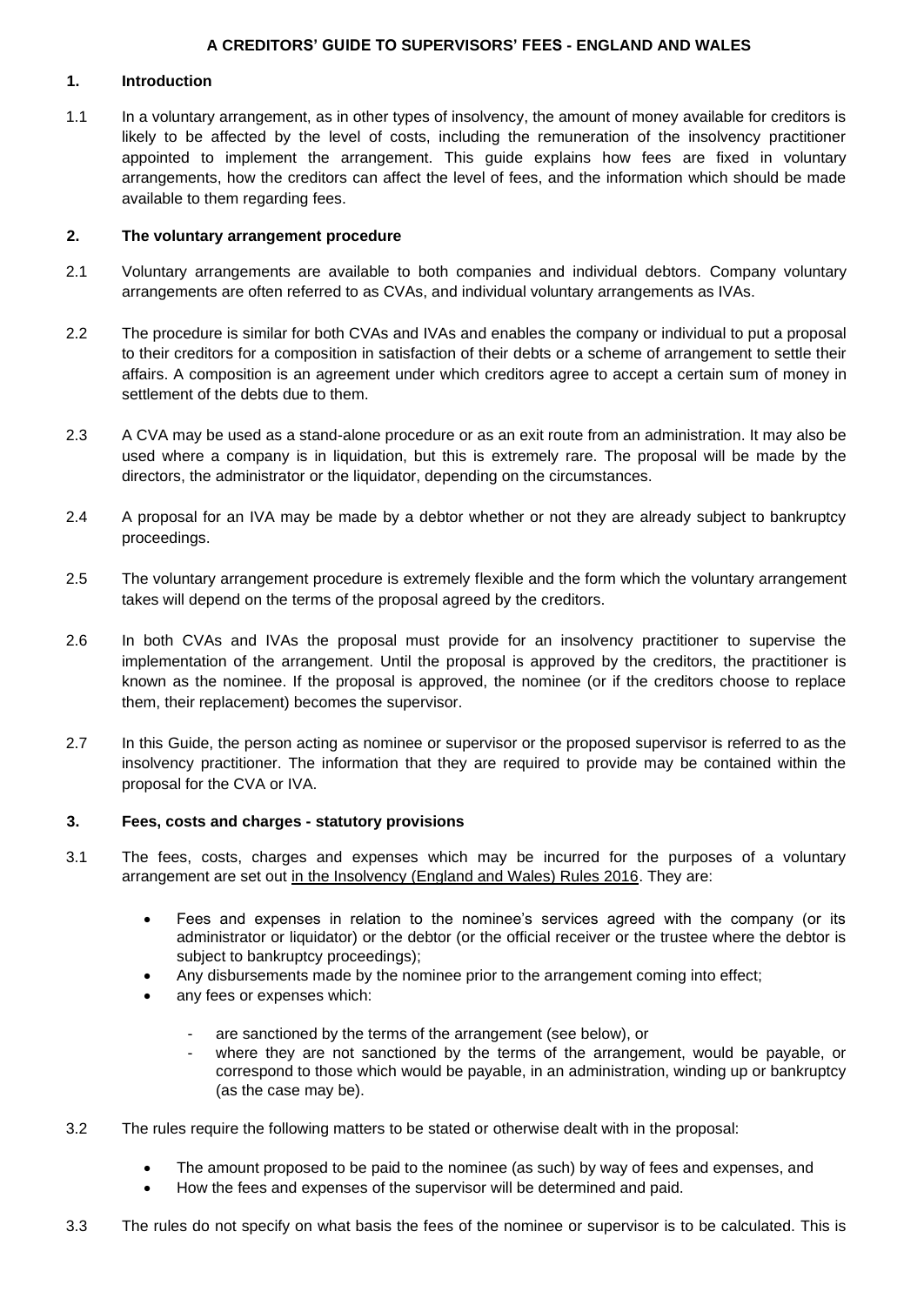for agreement between the debtor or the company and the creditors. The fees may be stated as a fixed sum, as a percentage of funds coming into the arrangement or by reference to the time costs of the nominee or supervisor and his staff.

### **4. The role of the creditors**

4.1 It is for the creditors to decide whether to agree the terms relating to remuneration along with the other provisions of the proposal. The creditors have the power to modify any of the terms of the proposal (with the consent of the debtor in the case of an IVA), including those relating to the fixing of remuneration. The nominee should be prepared to disclose the basis of his fees, and proposals for charging the supervisor's fees to the creditors. Although there are no further statutory provisions relating to remuneration in voluntary arrangements, the terms of the proposal may provide for the establishment of a committee of creditors and may include among its functions the fixing of the supervisor's remuneration.

# **5. What information should the creditors receive?**

### **5.1 General principles**

- 5.1.1 Those responsible for approving payments to the nominee, supervisor or associates of the insolvency practitioner or their firm should be provided with sufficient information to make an informed judgement about the reasonableness of their requests.
- 5.1.2 The nominee/supervisor should provide an indication of the likely return to creditors when seeking approval for the basis of their remuneration.
- 5.1.3 Information provided by the nominee, supervisor or proposed supervisor should be presented in a manner which is transparent, consistent throughout the life of the case and useful to creditors and other interested parties, whilst being proportionate to the case.
- 5.1.4 Where approval for fees to be paid from arrangement funds is sought on more than one basis (e.g. as a set amount and a percentage of funds received), it should be clearly stated to which part of the insolvency practitioner's activities each basis relates.
- 5.1.5 Payments to an insolvency practitioner from the arrangement funds should be fair and reasonable reflections of the work necessarily and properly undertaken in respect of the insolvency practitioner's appointment. These payments should not be approved by any party with whom the insolvency practitioner has a professional or personal relationship which gives rise to a conflict of interest. Those responsible for approving payments from the arrangement funds to an insolvency practitioner or their associates should be provided with sufficient information to enable them to make an informed judgement about the reasonableness of the insolvency practitioner's requests.
- 5.1.6 Information provided by the insolvency practitioner about payments made from arrangement funds should be presented in a manner which is transparent, consistent throughout the life of the appointment and useful to creditors and other interested parties, whilst being proportionate to the circumstances of the appointment.
- 5.1.7 A nominee/supervisor should disclose:
	- a) all payments, arising from the insolvency appointment to the nominee/supervisor or their associates
	- b) the form and nature of any professional or personal relationships between the nominee/supervisor and their associates.
- 5.1.8 The nominee/supervisor should inform creditors and other interested parties of their rights under insolvency legislation and should advise them how they may access suitable information setting out their rights within the first communication with them and in each subsequent report.
- 5.1.9 Where a nominee/supervisor sub-contracts work that could otherwise be carried out by them or their staff,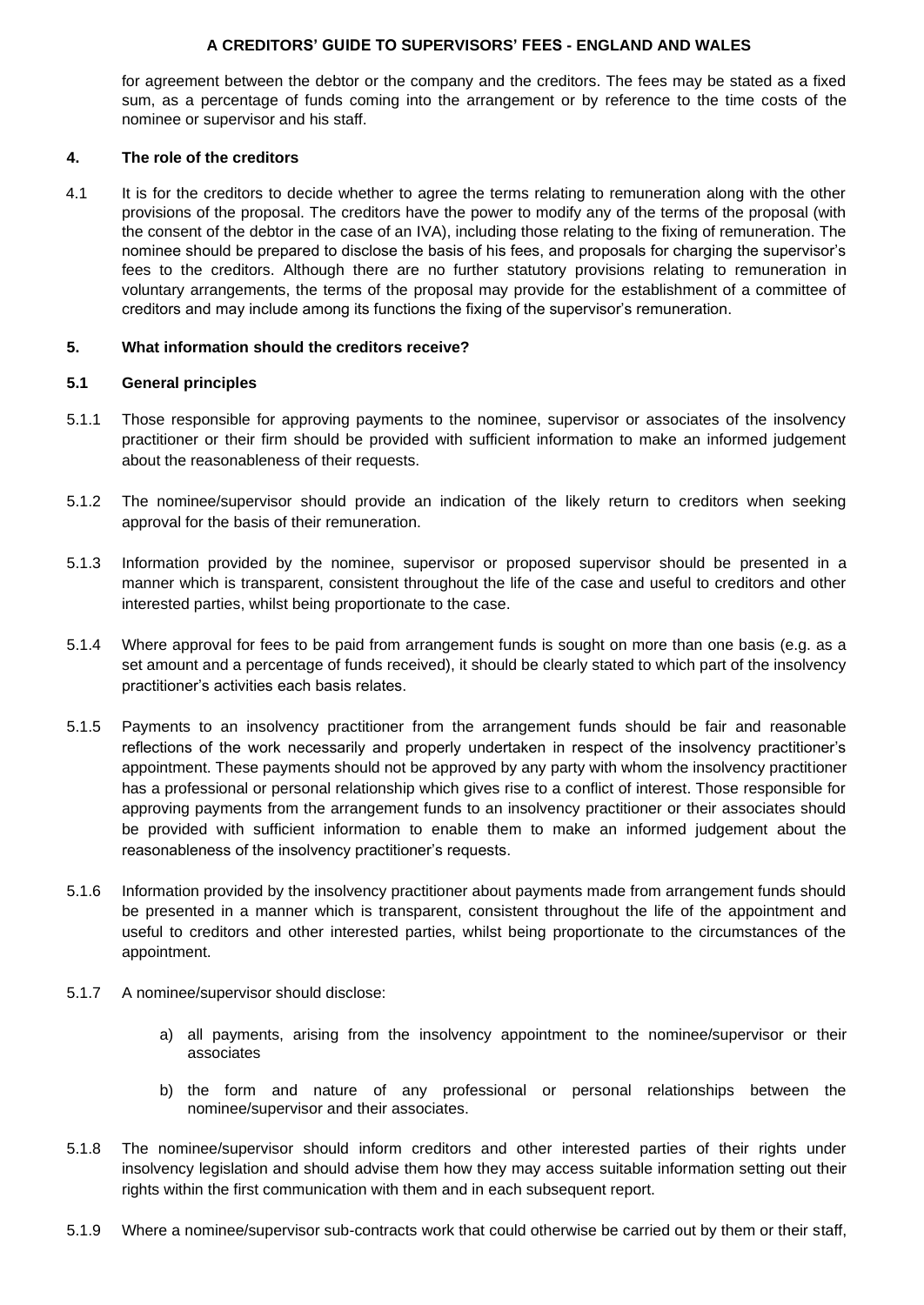this should be drawn to the attention of creditors and other interested parties with an explanation of why it is being done, what is being done, and how much it will cost.

5.1.10 Where the company may require additional specialist assistance that will not be provided by the supervisor, the CVA proposal must explain this, the reason why such assistance may be necessary and the costs of such assistance.

### **5.2 Key issues**

- 5.2.1 The key issues of concern to those with a financial interest in the level of payments from the insolvency estate will commonly be:
	- The work the nominee/supervisor anticipates will be done, and why that work is necessary;
	- The anticipated payment for that work;
	- Whether it is anticipated that the work done will provide a financial benefit to creditors, and if so what anticipated benefit (or if the work provided no direct financial benefit, but was required by statute);
	- The work actually done and why that was necessary;
	- The actual payment for the work;
	- Whether the work has provided a financial benefit to creditors, and if so what benefit (or if the work provided no direct financial benefit, but was required by statute)
- 5.2.2 When providing information about payments from the arrangement estate, the nominee/supervisor should do so in a way which clearly explains the key issues. Narrative explanations should be provided to support any numerical information supplied. Such an approach allows creditors and other interested parties to better recognise the nature of a nominee/supervisor's role and the work they intend to undertake, or have undertaken, in accordance with the key issues.
- 5.2.3 Where approval for a set fee or percentage basis is sought, the insolvency practitioner should explain why the basis requested is expected to produce a fair and reasonable reflection of the work that the insolvency practitioner anticipates will be undertaken. Where a set amount or a percentage basis is being used, an explanation should be provided of the direct costs included. The insolvency practitioner should not seek to separately recover sums already included in a set amount or percentage basis fee and should be transparent in presenting any information.

#### **6. Expenses**

- 6.1 The proposal should include full disclosure of all expenses anticipated to be incurred during the arrangement (see paragraph 7.1).
- 6.2 Expenses are any payments from the arrangement which are neither a nominee/supervisor's remuneration nor a distribution to a creditor or a member. Expenses also include disbursements. Disbursements are payments which are first met by the nominee/supervisor, and then reimbursed to the nominee/supervisor from the arrangement.
- 6.3 Expenses are divided into those that do not need approval before they are charged to the arrangement (category 1) and those that do (category 2).
	- Category 1 expenses: These are payments to persons providing the service to which the expense relates who are not an associate of the nominee/supervisor. Category 1 expenses can be paid without prior approval.
	- Category 2 expenses: These are payments to associates or which have an element of shared costs. Before being paid, category 2 expenses require approval in the same manner as a nominee/supervisor's remuneration. Category 2 expenses require approval whether paid directly from the arrangement or as a disbursement.
- 6.4 When seeking approval of category 2 expenses, the nominee/supervisor should explain, for each expense, the basis on which the expense is being charged to the arrangement. Any shared or allocated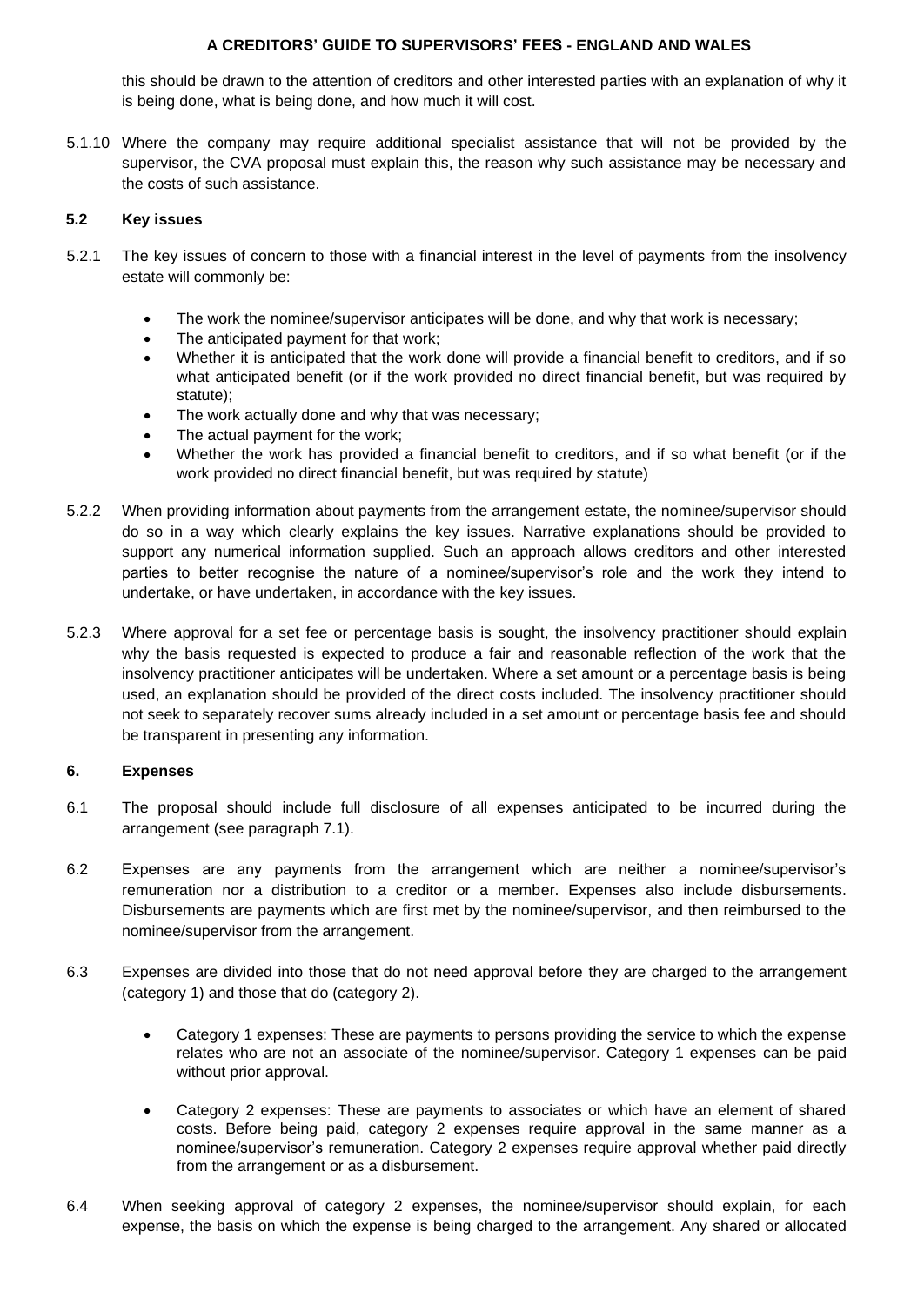payments incurred by the nominee/supervisor or their firm are to be treated as category 2 expenses and approval sought before payment.

#### 6.5 The following are not permissible as either remuneration or an expense:

- an expense or any other charge calculated as a percentage of remuneration;
- an administration fee or charge additional to a nominee/supervisor's remuneration;
- the recovery of an overheads other than those absorbed in the charge out rates.

# **7. Progress reports and the provision of additional information**

- 7.1 Following approval of the arrangement, the supervisor should ensure that full disclosure is made, in reports to creditors, of the costs of the arrangement and of any other sources of income of the supervisor, their associates, or the supervisor's firm, in relation to the case. The supervisor should specify the amount of the remuneration they have drawn, in accordance with the terms of the proposal (as approved). Any disclosure by the supervisor of payments, remuneration and expenses should be of assistance to those who have a financial interest in the level of payments in understanding what was done, why it was done and how much it costs. Reports should include a narrative update in respect of the supervisor's activity during the period being reported upon and on a cumulative basis.
- 7.2 If the costs of the arrangement have increased beyond previously reported estimates, this increase should be reported and an explanation of the increase provided at the next available opportunity.
- 7.3 The supervisor should also provide such additional information as may be required in accordance with paragraph 5.2.
- 7.4 Where the basis of the remuneration of the nominee or supervisor has been fixed on the basis of time spent, the nominee or supervisor is required to provide certain information about the time spent on the case, free of charge, upon request by specified persons. The persons entitled to ask for this information are –
	- any creditor;
	- where the arrangement relates to a company, any director or member of that company; and
	- where the arrangement relates to an individual, that individual.
- 7.5 The information which must be provided is
	- the total number of hours spent on the case by the insolvency practitioner or staff assigned to the case;
	- for each grade of staff, the average hourly rate at which they are charged out;
	- the number of hours spent by each grade of staff in the relevant period.
- 7.6 The period for which the information must be provided is the period from appointment to the end of the most recent period of six months reckoned from the date of the nominee's or supervisor's appointment.
- 7.7 Where the nominee or supervisor has vacated office, information must be provided from the date of appointment to the date that they vacated office.
- 7.8 The information must be provided within 28 days of receipt of the request by the nominee or supervisor, and requests must be made within two years from vacation of office.
- 7.9 Requests for additional information about payments should be viewed upon their individual merits and treated by the nominee/supervisor in a fair and reasonable way. The provision of additional information should be proportionate to the circumstances of the appointment.

# **8. Effective date**

8.1 This guide applies where the nominee in relation to the arrangement agrees to act on or after 6 April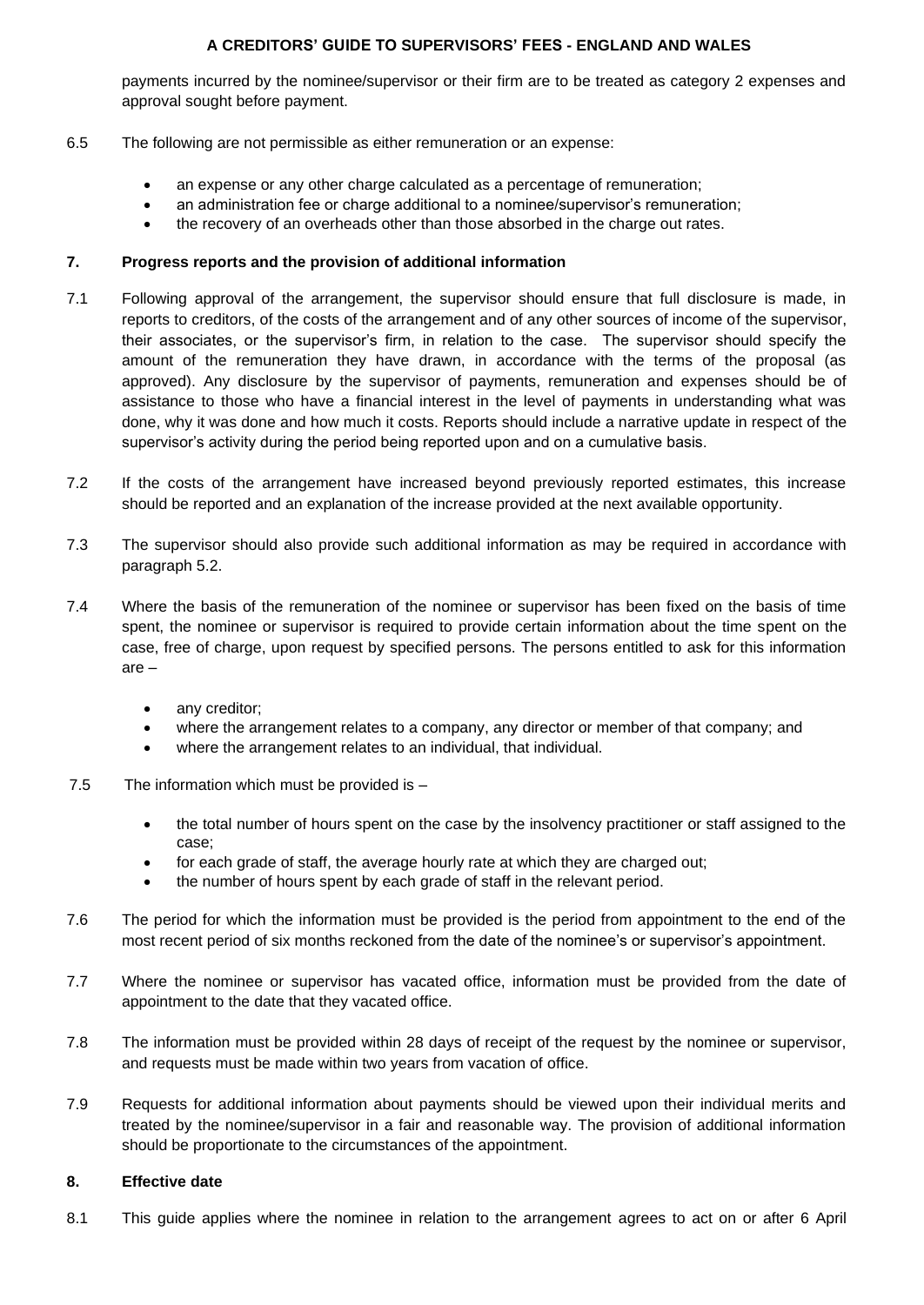2017, or where information is provided by the supervisor about fees, expenses or other payments on or after 6 April 2017.

8.2 *Please note that insolvency practitioners were subject to different regulatory requirements prior to 1 April 2021. Therefore, information provided by insolvency practitioner prior to that date may vary slightly to the information required as set out in this guide.*

#### **9. Maxwell Davies Limited's Statement of Policy on Fees**

- 9.1 Unless otherwise fixed in accordance with the Insolvency Act 1986, an office holder's fees are charged by reference to the time properly given by the office holder and her staff in attending to matters arising in the case.
- 9.2 In addition to staff directly employed by Maxwell Davies Limited, the office holder may instruct the following to carry out work on the case:

| Entity ("Sub-contractors")                | Work Undertaken    |
|-------------------------------------------|--------------------|
| Insolutions Business Advisory PVT Limited | See below*         |
| Consultant                                | Investigation work |

- 9.3 Insolutions Business Advisory PVT Limited is an associated/ connected company operating in India in which the office holder holds a financial interest. The company has been set up to provide administrative support to the office holder. Staff work on all aspects of case administration under the supervision of the office holder.
- 9.4 The Sub-contractors are engaged as a more cost-effective measure, to enable the work to be undertaken by people with the most appropriate level of expertise, and it avoids the considerable costs that would result if Maxwell Davies Limited were otherwise to directly employ specialists and sufficient staff resources to carry out the work. Junior grades of staff are used where appropriately compatible with the efficient conduct of the matter in order to ensure that costs are kept to a minimum.
- 9.5 All time spent by the Sub-contractors on the case under the office holder's instructions shall be charged at the rates listed below (subject to any future changes), which are also applicable to the office holder and staff directly employed by Maxwell Davies Limited. The charge-out rates have been set taking into consideration the savings generally achieved by using the Sub-contractors.
- 9.6 Where it is proposed or agreed that the office holder's remuneration shall be fixed on the basis of time properly spent by the office holder and her staff, this shall include all time properly spent by the Subcontractors. Thus, for the purposes of the fee estimate, the estimate of time that will be spent and the description of work to be undertaken reflect the combined position of the office holder, staff employed by Maxwell Davies Limited, and the Sub-contractors. Any reports issued by the office holder shall also reflect the combined position of the time spent and work carried out by these parties as a whole.
- 9.7 The following table provides the current charge-out rates. Rates may be varied from time to time, at the sole discretion of Maxwell Davies Limited, and such changes will be notified in retrospect with each report to creditors. Where the office holder's remuneration has been approved on a time cost basis, those fees will be calculated on the basis of the charge-out rates applicable at the time that the work was carried out.

| Grade of staff             | Current charge-out rate per hour,<br>effective from 01.04.19 |
|----------------------------|--------------------------------------------------------------|
|                            |                                                              |
| Director/appointment taker | 472.00                                                       |
| Senior Manager             | 394.00                                                       |
| Manager/ Supervisor        | 315.00                                                       |
| Senior Administrator       | 250.00                                                       |
| Administrator / Cashier    | 194.00                                                       |
| Junior Administrator       | 131.00                                                       |